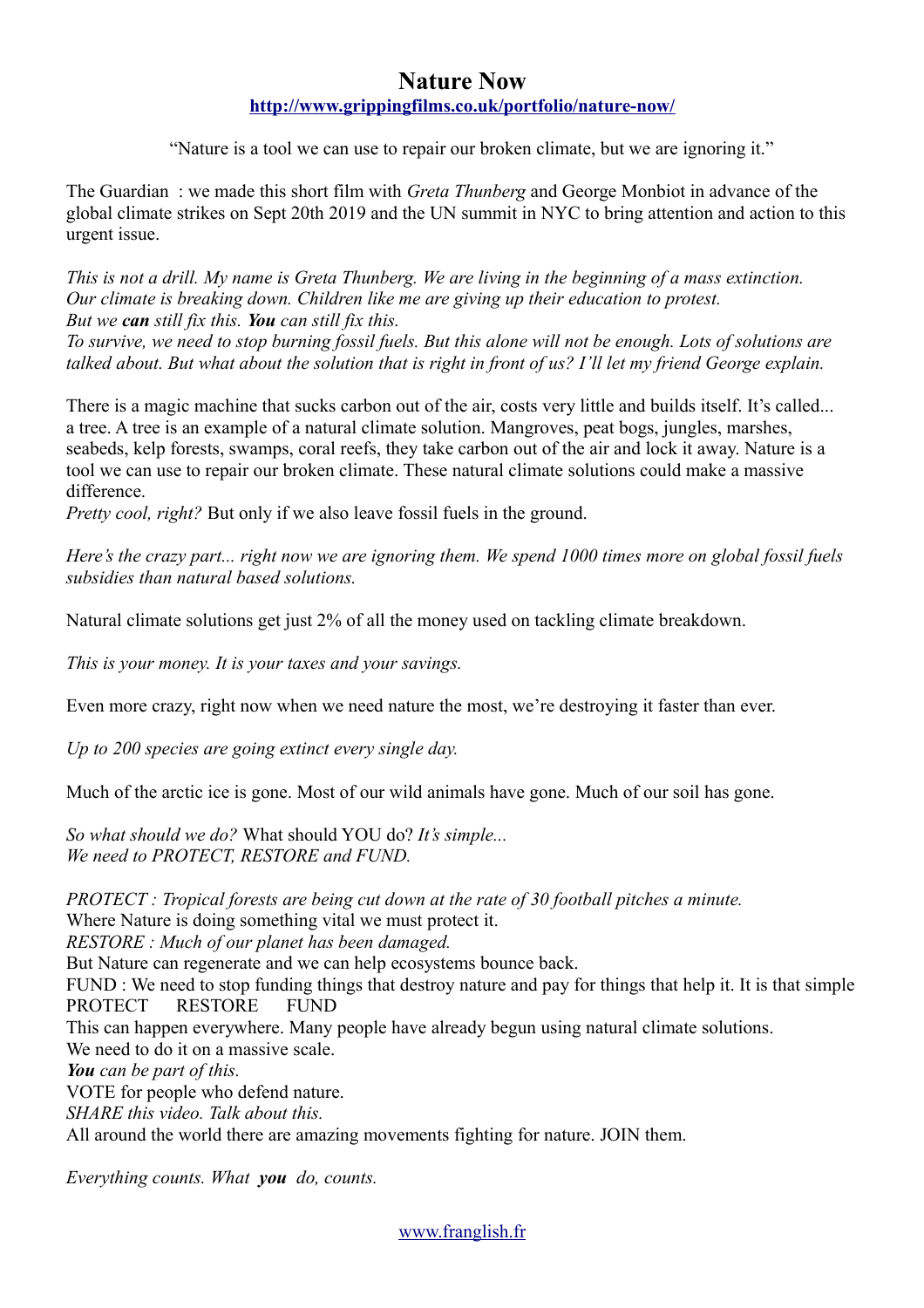## **VOCABULARY FROM THE VIDEO**

| mondial:                       | $le$ sol :                |
|--------------------------------|---------------------------|
| climat :                       | $\theta$ dingue:          |
| grève :                        | subventions:              |
| un problème :                  | s'attaquer à :            |
| un exercice de sécurité :      | impôts :                  |
| abandonner, sacrifier :        | économies :               |
| tomber en panne, se dégrader : | a disparu :               |
| réparer :                      | animaux sauvages :        |
| combustibles fossiles :        | soutenir financièrement : |
| pas assez :                    | un terrain de football :  |
| $CO2$ :                        | endommagé :               |
| enfermer, capturer :           | rebondir:                 |
| outil:                         | à grande échelle :        |
| brisé:                         |                           |

**THE MESSAGE** : We can / we must / we must it / we should / we shouldn't ?

bring attention to the issue of global warming continue to burn oil cut down more trees destroy the nature find alternative fuels find simple, individual solutions ignore climate change and pretend it's not here leave fossil fuels in the ground make more films to sensitize the general public protect, restore and fund protest and fight remain passive and silent repair our broken climate plant more trees stop burning fossil fuels spend more money on natural climate solutions subsidize oil companies support this type of action use natural solutions worry about global warming

## **PERSONAL OPINION**

What do you think of Greta Thunberg and her strategy?